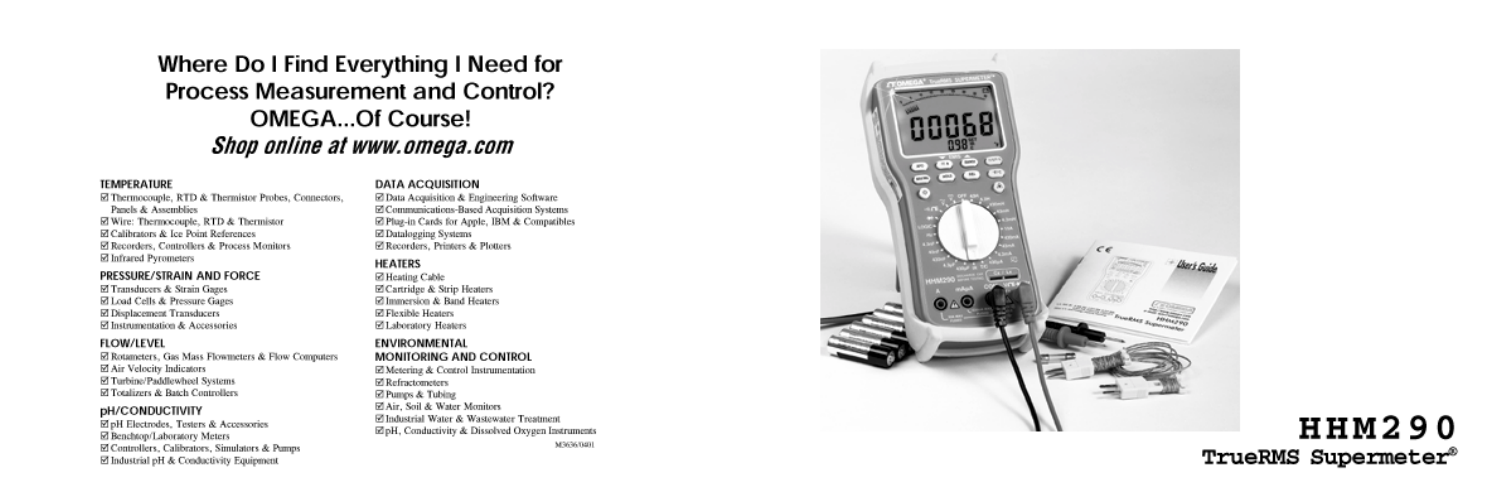# omega.com **CEOMEGA®**

Mexico En Español: (001) 203-359-7803 e-mail: espanol@omega.com FAX: (001) 203-359-7807 info@omega.com.mx

| <b>OMEGAnet<sup>®</sup> OnLine Service</b><br>www.omega.com |                                                                                                                                                                                                                                                     | Internet e-mail<br>info@omega.com |  |  |  |  |
|-------------------------------------------------------------|-----------------------------------------------------------------------------------------------------------------------------------------------------------------------------------------------------------------------------------------------------|-----------------------------------|--|--|--|--|
| Servicing North America:                                    |                                                                                                                                                                                                                                                     |                                   |  |  |  |  |
| USA:<br>ISO 9001 Certified                                  | One Omega Drive, Box 4047<br>Stamford, CT 06907-0047<br>Tel: (203) 359-1660<br>e-mail: info@omega.com                                                                                                                                               | FAX: (203)359-7700                |  |  |  |  |
| Canada:                                                     | 976 Bergar<br>Laval (Ouebec) H7L5A1<br>Tel: (514) 856-6928<br>e-mail: info@omega.ca                                                                                                                                                                 | FAX: (514) 856-6886               |  |  |  |  |
| For immediate technical or application assistance:          |                                                                                                                                                                                                                                                     |                                   |  |  |  |  |
| <b>USA and Canada:</b>                                      | Sales Service: 1-800-826-6342 / 1-800-TC-OMEGA <sup>®</sup><br>Customer Service: 1-800-622-2378 / 1-800-622-BEST <sup>®</sup><br>Engineering Service: 1-800-872-9436 / 1-800-USA-WHEN <sup>®</sup><br>TELEX: 996404 EASYLINK: 62968934 CABLE: OMEGA |                                   |  |  |  |  |

® Servicing Europe: Benelux: Postbus 8034, 1180 LA Amstelveen, The Netherlands Tel: +31 (0) 20 3472121 FAX: +31 (0)20 6434643 Toll Free in Benelux: 0800 0993344 e-mail: nl@omega.com Czech Republic: Rudé armády 1868, 733 01 Karviná 8 Tel: +420 (0)69 6311899 FAX: +420 (0)69 6311114<br>Toll Free: 0800-1-66342 e-mail: czech@omega.com e-mail: czech@omega.com **France:** 9, rue Denis Papin, 78190 Trappes<br>Tel: +33 (0)130 621 400 <br>FAX: +33 (0)130 699 120 Tel:  $+33$  (0)130 621 400 Toll Free in France: 0800-4-06342 e-mail: france@omega.com Germany/Austria: Daimlerstrasse 26, D-75392 Deckenpfronn, Germany Tel: +49 (0)7056 9398-0 FAX: +49 (0)7056 9398-29 Toll Free in Germany: 0800 639 7678 e-mail: germany@omega.com United Kingdom: One Omega Drive, River Bend Technology Centre<br>
ISO 9002 Certified Northbank, Irlam, Manchester, M44 5BD, United I Northbank, Irlam, Manchester, M44 5BD, United Kingdom Tel:  $+44(0)1617776611$  FAX:  $+44(0)1617776622$ Toll Free in United Kingdom: 0800-488-488 e-mail: sales@omega.co.uk

> It is the policy of OMEGA to comply with all worldwide safety and EMC/EMI regulations that apply. OMEGA is constantly pursuing certification of its products to the European New Approach Directives. OMEGA will add the CE mark to every appropriate device upon certification. The information contained in this document is believed to be correct but OMEGA Engineering, Inc. accepts no liability for any errors it contains, and reserves the right to alter specifications without notice. **WARNING:** These products are not designed for use in, and should not be used for, patient-connected application.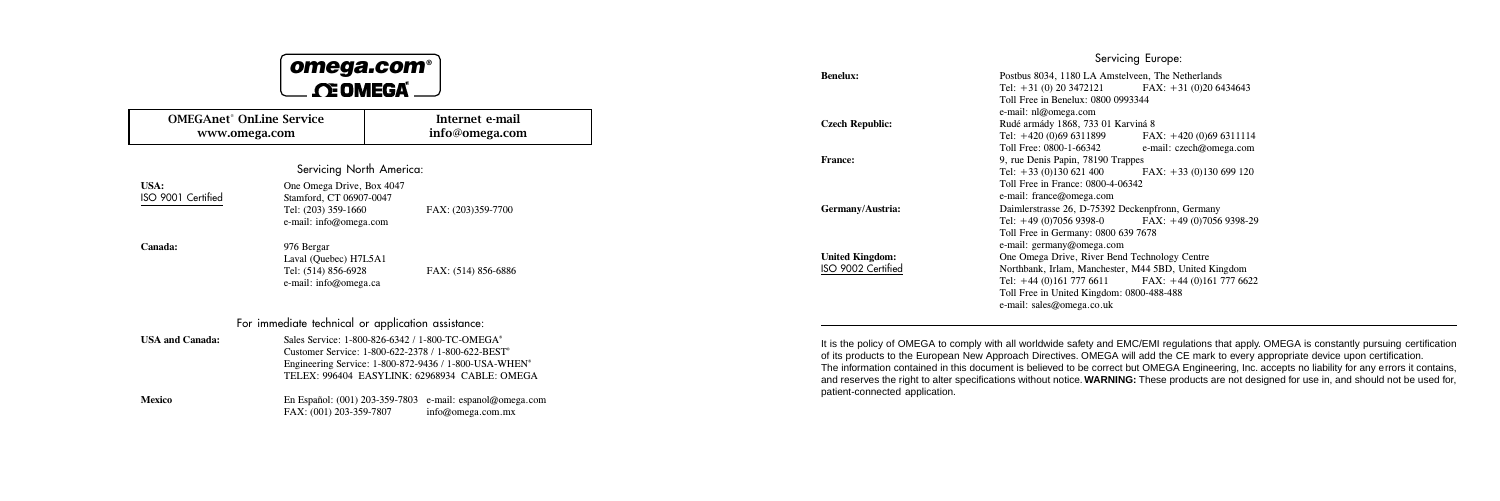### RETURN REQUESTS / INQUIRIES

Direct all warranty and repair requests/inquiries to the OMEGA Customer Service Department. BEFORE RETURNING ANY PRODUCT(S) TO OMEGA, PURCHASER MUST OBTAIN AN AUTHORIZED RETURN (AR) NUMBER FROM OMEGA'S CUSTOMER SERVICE DEPARTMENT (IN ORDER TO AVOID PROCESSING DELAYS). The assigned AR number should then be marked on the outside of the return package and on any correspondence.

1.Purchase Order number under which the product was **PURCHASED** 

The purchaser is responsible for shipping charges, freight, insurance and proper packaging to prevent breakage in transit.

FOR **WARRANTY** RETURNS, please have the following information available BEFORE contacting OMEGA:

2.Model and serial number of the product under warranty, and 3.Repair instructions and/or specific problems relative to the product.

FOR **NON-WARRANTY** REPAIRS, consult OMEGA for current repair charges. Have the following information available BEFORE contacting OMEGA: 1.Purchase Order number to cover the COST of the repair, 2.Model and serial number of the product, and 3.Repair instructions and/or specific problems relative to the product.

OMEGA's policy is to make running changes, not model changes, whenever an improvement is possible. This affords our customers the latest in technology and engineering. OMEGA is a registered trademark of OMEGA ENGINEERING, INC. © Copyright 2001 OMEGA ENGINEERING, INC. All rights reserved. This document may not be copied, photocopied, reproduced, translated, or reduced to any electronic medium or machine-readable from, in whole or in part, without prior written consent of OMEGA ENGINEERING, INC.

#### **PATENT NOTICE:**

U.S. PAT. 6,095,682; 6,123,453; B1 5,368,392; 5,524,984; 5,727,880; 5,465,838; 5,823,678; 5,823,679 European Patent No. 0644408 Other Patents Pending.

- If the equipment is used in a manner not specified in this manual, the protection provided by the equipment may be impaired.
- Do Not Operate the meter in flammable or explosive environments.
- Protect the meter from moisture.
- Operate the meter with the two test leads provided.
- Do Not Operate the meter when the Battery Door is open.

# **SAFETY INFORMATION**

- Do Not use the meter if the meter or the test leads look damaged, or if you suspect that the meter is not operating properly.
- This meter is not recommended for high voltage industrial use. For example, it is not recommended for 440 VAC or 600 VAC industrial power mains measurement. The unit is intended for use as follows:
	- Low energy circuits up to 1000 VDC or 750 VAC.
	- High energy circuits up to 250 VAC or VDC.

Accidental misuse by connection across a high voltage, high energy power source when the meter is set up for current (mA) measurement may be very hazardous.

- Do Not Operate the meter with the two test leads and the thermocouple probe connected at the same time. Unplug the test leads from the meter before making thermocouple temperature measurement. Unplug the thermocouple probe from the meter before making other types of measurements.
- Use caution when working above 60 VDC or 30 VAC. Such voltages pose a shock hazard.
- Turn off power to the circuit under test before cutting, unsoldering, or breaking the circuit. Small amounts of current can be dangerous.
- When using the test leads, keep your fingers behind the finger guards.
- Measuring voltages which exceeds the limits of this multimeter may damage the meter and expose the operator to a shock hazard. Always recognize the voltage limits as stated in this manual and on the meter.

| <b>ACCESSORIES</b> |                                |  |  |  |
|--------------------|--------------------------------|--|--|--|
| Model No.          | Description                    |  |  |  |
| <b>HHM290-SC</b>   | Soft Carrying Case             |  |  |  |
| HHM-TL             | <b>Repalcement Test Leads</b>  |  |  |  |
| OS520-Adapter-110V | 110 VAC Adapter, 9 VDC @ 200mA |  |  |  |
| OS520-Adapter-220V | 220 VAC Adapter, 9 VDC @ 200mA |  |  |  |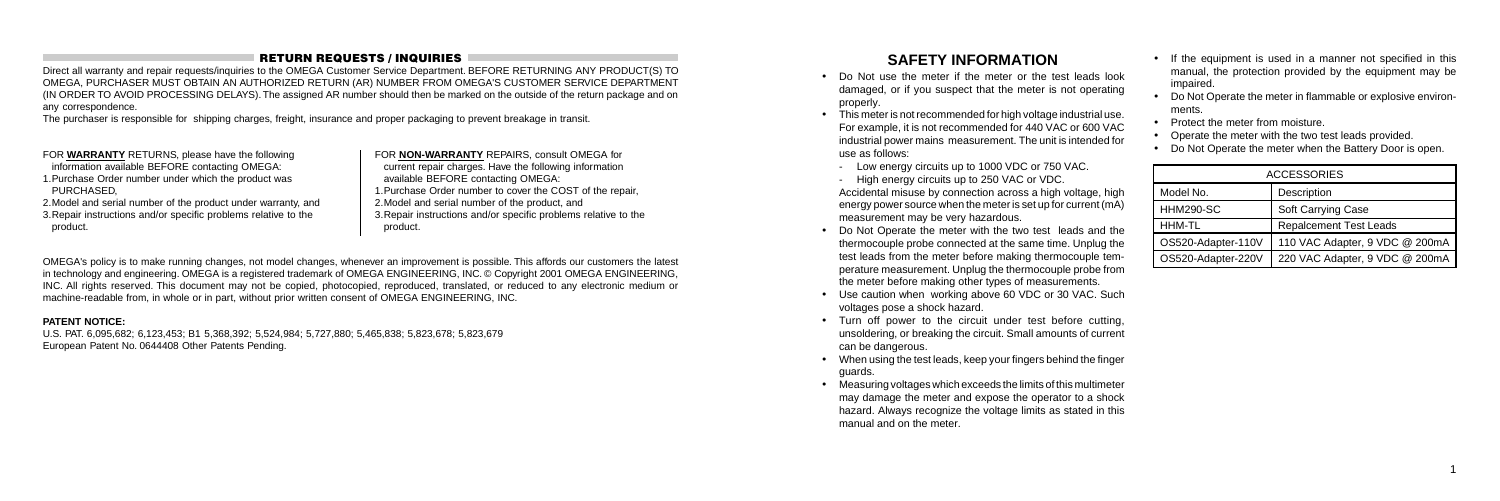

- USE OF CONTROLS OR ADJUSTMENTS OR PERFORMANCE OF PROCEDURES OTHER THAN THOSE SPECIFIED HERE MAY RESULT IN HAZARDOUS LASER RADIATION EXPOSURE.
- DO NOT LOOK AT THE LASER BEAM COMING OUT OF THE LENS OR VIEW DIRECTLY WITH OPTICAL INSTRUMENTS. EYE DAMAGE CAN RESULT.
- USE EXTREME CAUTION WHEN OPERATING THE LASER SIGHTING.
- NEVER POINT THE LASER BEAM AT A PERSON.
- KEEP OUT OF REACH OF ALL CHILDREN.
- DO NOT ATTEMPT TO OPEN THE MULTI-METER OR LASER SIGHTING THERE ARE NO USER-SERVICEABLE PARTS.
- DO NOT OPEN BATTERIES, DISPOSE OF IN FIRE, HEAT ABOVE 100°C (212°F), EXPOSE CONTENTS TO WATER, RECHARGE, PUT IN BACKWARDS, MIX WITH USED OR OTHER BATTERY TYPES. IT MAY EXPLODE OR LEAK AND CAUSE PERSONAL INJURY.
- DO NOT USE THE METER NEAR ANY DEVICE THAT GENERATES STRONG ELECTROMAGNETIC RADIA-TION, IT MAY CAUSE TEMPORARY ERROR IN READ-ING.

WARRANTY / DISCLAIMER

OMEGA ENGINEERING, INC. warrants this unit to be free of defects in materials and workmanship for a period of 13 **months** from date of purchase. OMEGA's Warranty adds an additional one (1) month grace period to the normal **one (1) year product warranty** to cover handling and shipping time. This ensures that OMEGA's customers receive maximum coverage on each product.If the unit malfunctions, it must be returned to the factory for evaluation. OMEGA's Customer Service Department will issue an Authorized Return (AR) number immediately upon phone or written request. Upon examination by OMEGA, if the unit is found to be defective it will be repaired or replaced at no charge. OMEGA's WARRANTY does not apply to defects resulting from any action of the purchaser, including but not limited to mishandling, improper interfacing, operation outside of design limits, improper repair, or unauthorized modification. This WARRANTY is VOID if the unit shows evidence of having been tampered with or shows evidence of having being damaged as a result of excessive corrosion; or current, heat moisture or vibration; improper specification; misapplication; misuse or other operating conditions outside of OMEGA's control. Components which wear are not warranted, including but not limited to contact points, fuses, and triacs. **OMEGA is pleased to offer suggestions on the use of its various products. However, OMEGA neither assumes responsibility for any omissions or errors nor assumes liability for any damages that result from the use of its products in accordance with information provided by OMEGA, either verbal or written. OMEGA warrants only that the parts manufactured by it will be as specified and free of defects. OMEGA MAKES NO OTHER WARRANTIES OR REPRESENTATIONS OF ANY KIND WHATSOEVER, EXPRESSED OR IMPLIED, EXCEPT THAT OF TITLE AND ALL IMPLIED WARRANTIES INCLUDING ANY WARRANTY OF MERCHANTABILITY AND FITNESS FOR A PARTICULAR PURPOSE ARE HEREBY DISCLAIMED. LIMITATION OF LIABILITY: The remedies of purchaser set forth herein are exclusive and the total liability of OMEGA with respect to this order, whether based on contract, warranty, negligence, indemnification, strict liability or otherwise, shall not exceed the purchase price of the component upon which liability is based. In no event shall OMEGA be liable for consequential, incidental or special damages.**

CONDITIONS: Equipment sold by OMEGA is not intended to be used, nor shall it be used: (1) as a "Basic Component" under 10 CFR 21 (NRC), used in or with any nuclear installation or activity; or (2) in medical applications or used on humans. Should any Product(s) be used in or with any nuclear installation or activity, medical application, used on humans, or misused in any way, OMEGA assumes no responsibility as set forth in our basic WARRANTY / DISCLAIMER language, and additionally, purchaser will indemnify OMEGA and hold OMEGA harmless from any liability or damage whatsoever arising out of the use of the Product(s) in such a manner.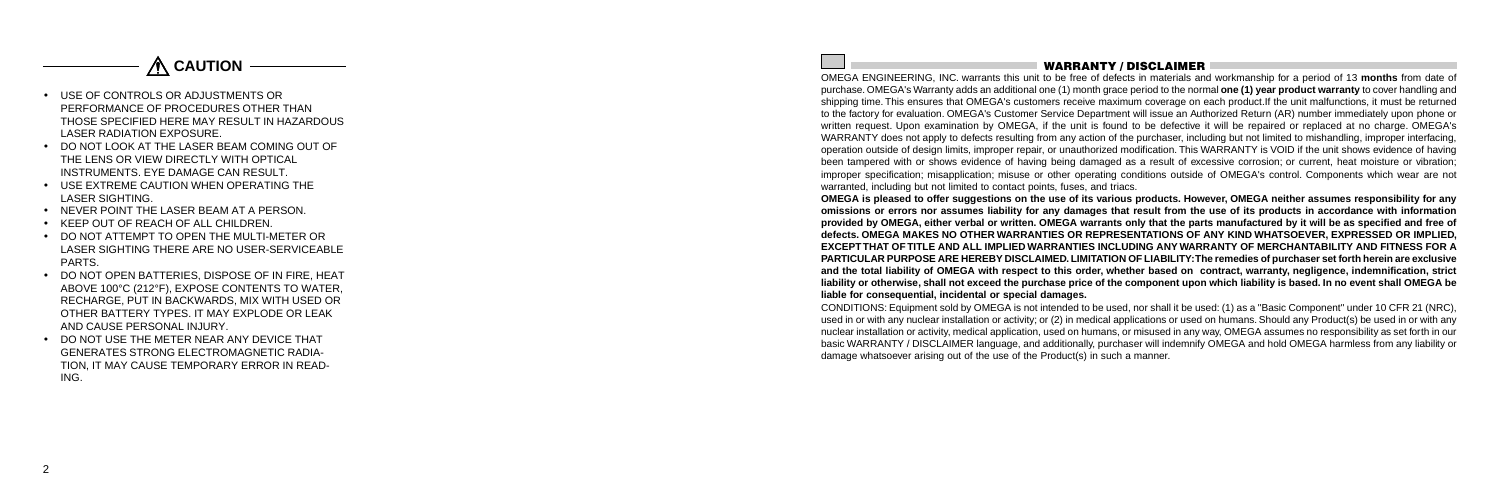3

# **MAINTENANCE**

**WARNING** Remove test leads before changing battery or fuse or performing any servicing.

#### **Battery Replacement**

Power is supplied by 6 pcs 1.5V (AA size) battery (UM-3 R6). The  $"$  $\equiv$   $"$  appears on the LCD display when replacement is needed. To replace the battery, remove the two screws from the back of the meter and lift off the battery case. Remove the battery from battery contacts.

#### **Fuse Replacement**

If no current measurements are possible, check for a blown overload protection fuse. There are two fuses; F1 for the "mA" jack and F2 for the "10A" jack. For access to fuses, remove the two screws from the back of the meter and lift off the battery case. Replace F1 only with the original type 10A/600V, fast acting fuse. Replace F2 only with the original type 0.5A/250V, fast acting ceramic fuse.

#### **Cleaning**

Periodically wipe the case with a damp cloth and detergent, do not use abrasives or solvents. Clean the front lens by blowing off loose particles or using a damp, soft, clean cloth.



#### **Back View Of Supermeter Battery Door Open**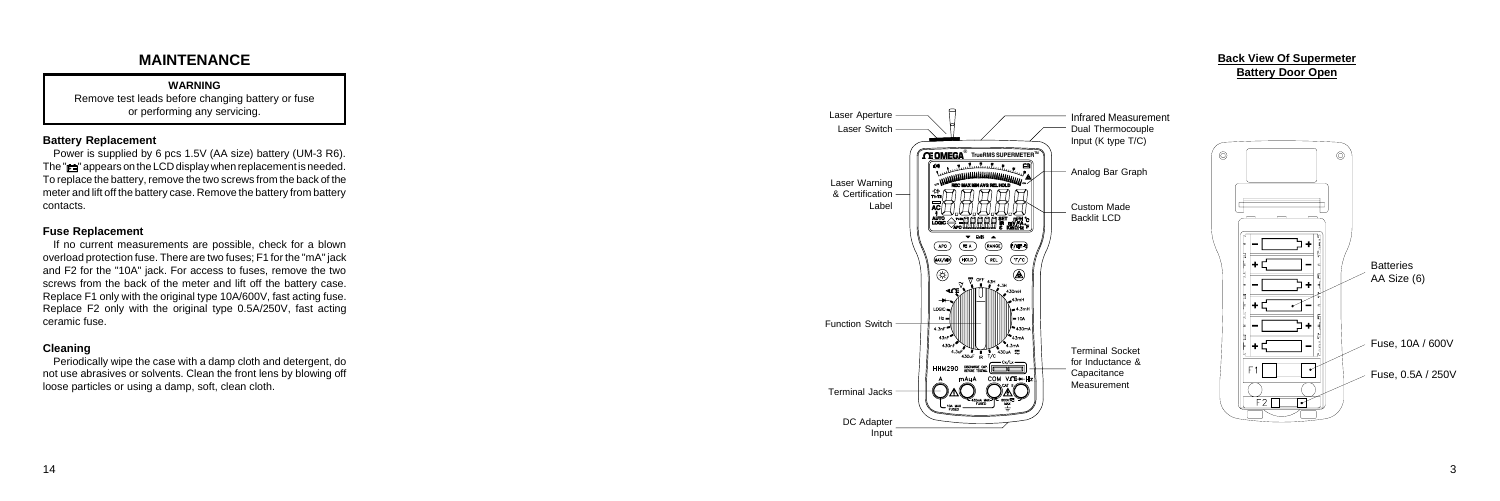#### **Safety Warnings and IEC Symbols**

This device is marked with international safety and hazard symbols in accordance with IEC 1010. It is important to read and follow all precautions and instructions in this manual before operating or commissioning this device as it contains important information relating to safety and EMC. Failure to follow all safety precautions may result in injury and or damage to your equipment. Use of this device in a manner not specified by the manufacturer may impair protection provided within the unit.

| IEC symbols | <b>Description</b>                                     |
|-------------|--------------------------------------------------------|
|             | Caution-Risk of Electric shock                         |
|             | Caution-Refer to Accompanying documents                |
|             | Direct Current                                         |
|             | <b>Alternating Current</b>                             |
|             | Earth (Ground) Terminal                                |
| 101         | Equipment protected throughout by Double<br>Insulation |
|             | Laser Symbol                                           |

# **OPERATION**

Pressing the  $\overline{APO}$  button, enables the APO mode, and an APO icon appears on the display meaning that the meter will not shut itself off unless it is turned off by the user. This feature is also desirable when the meter is used to monitor a parameter for an extended period of time. Using the DC adapter, it will take over the battery power to save battery life. Pressing the  $\overline{(\text{APO})}$  button again will disable the APO mode.

# **(EA)** Button (Double Duty)

Before taking any measurements, read the Safety Information Section. Always examine the instrument for damage, contamination (excessive dirt, grease, etc.) and defects. Examine the test leads for cracked or frayed insulation. If any abnormal conditions exist do not attempt to make any measurements. For normal operation when changing ranges through OFF range, please wait for one second.

### **FUNCTIONS OF BUTTONS**

#### *APO* Button

When the unit is turned on, the Auto Power-On (APO) mode is disabled meaning that the meter shuts itself off after about 30 minutes of continuous operation. This feature saves battery life if the meter is un-attended.

 $\ddot{a}$  13 Infrared radiation which has been emitted from the object is focused upon an infrared radiation sensor, via an optical system. This includes a lens which is transparent to infrared radiation, and 5.3µm cut off filter. The output signal from the infrared radiation sensor is input to an electronic circuit along with the output signal from a standard temperature sensor (Thermopile).

Pressing this button will toggle between AC and DC current measurement. In infrared temperature measurement "IR" mode, pressing this button decreases the Emissivity value of the target.

#### **How to specify the target emissivity**

In order to determine an unknown target Emissivity:

- 1. Set the Function switch to T/C.
- 2. Plug in a K type surface thermocouple probe to the meter.
- 3. Measure the target temperature using the surface probe.
- 4. Unplug the surface probe from the meter.
- 5. Set the Function switch to IR.
- 6. Aim at the target. Press & hold the  $\textcircled{A}$  button to turn on the laser beam for positioning.
- 7. Adjust the Emissivity button until the meter reads the same temperature measured via the thermocouple probe. Read the new Emissivity setting.

#### **Measurement Considerations**

1. Theory of Measurement

Every object emits infrared energy in accordance with its temperature. By measuring the amount of this radiant energy, it is possible to determine the temperature of the emitting object. 2. About Infrared

Infrared radiation is a form of light (electromagnetic radiation), and has the property that it passes easily through air while it is easily absorbed by solid matter. With an emission thermometer which operates by detecting infrared radiation accurate measurement is possible, irrespective of the air temperature or the measurement distance.

3. Emission Thermometer Structure

#### 4. Emissivity

All objects emit invisible infrared energy. The amount of energy emitted is proportional to the object's temperature and its ability to emit IR energy. This ability, called emissivity, is based upon the material that the object is made of and its surface finish. Emissivity values range from 0.10 for a very reflective object to 1.00 for a black body. Factory set emissivity value of 0.95, which cover 90% of typical applications.

- 5. If the surface to be measured is covered by frost or other material, clean it to expose the surface.
- 6. If the surface to be measured is highly reflective, apply masking tape or matt finish black paint to the surface.
- 7. If the meter seems to be giving incorrect readings check the front lens. There may be condensation or debris obstructing the lens; clean per instructions in the maintenance section.

| Substance   | Thermal<br>emissivity | Substance         | Thermal<br>emissivity |
|-------------|-----------------------|-------------------|-----------------------|
| Asphalt     | $0.90$ to $0.98$      | Cloth (black)     | 0.98                  |
| Concrete    | 0.94                  | Human skin        | 0.98                  |
| Cement      | 0.96                  | Lather            | 0.75 to 0.80          |
| Sand        | 0.90                  | Charcoal (powder) | 0.96                  |
| Earth       | $0.92$ to $0.96$      | Lacquer           | 0.80 to 0.95          |
| Water       | $0.92$ to $0.96$      | Lacquer (matt)    | 0.97                  |
| lce         | 0.96 to 0.98          | Rubber (black)    | 0.94                  |
| Snow        | 0.83                  | Plastic           | $0.85$ to $0.95$      |
| Glass       | $0.90$ to $0.95$      | Timber            | 0.90                  |
| Ceramic     | $0.90$ to $0.94$      | Paper             | 0.70 to 0.94          |
| Marble      | 0.94                  | chromium oxides   | 0.81                  |
| Plaster     | $0.80$ to $0.90$      | Copper oxides     | 0.78                  |
| Mortar      | 0.89 to 0.91          | Iron oxides       | 0.78 to 0.82          |
| Brick (red) | 0.93 to 0.96          | Textiles          | 0.90                  |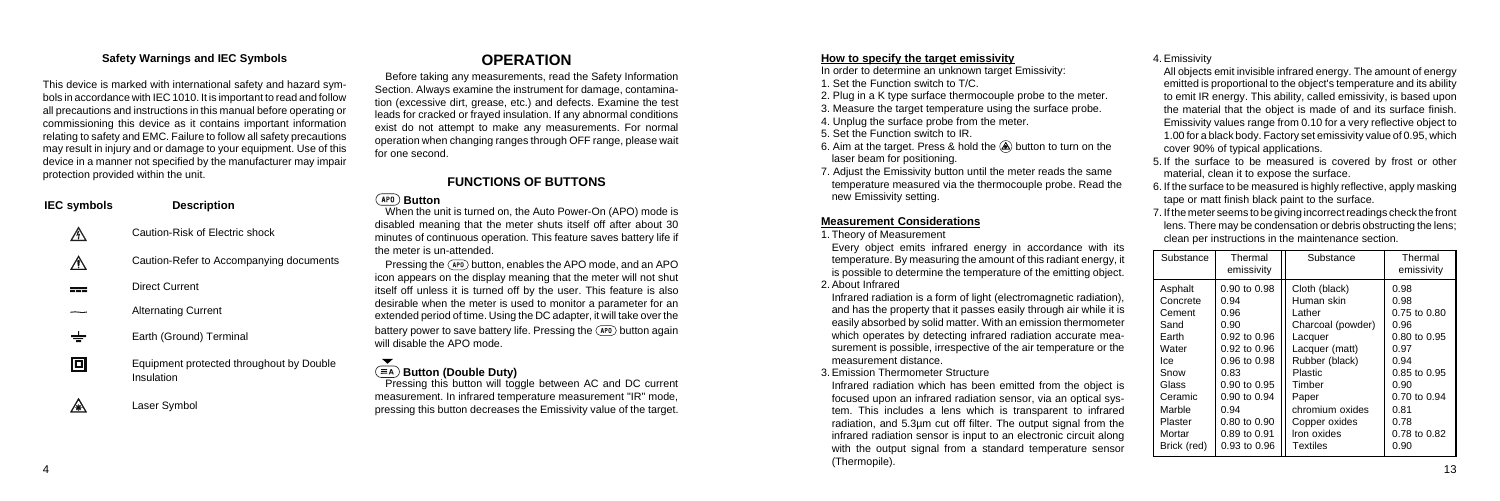Press (RANGE) button to select the Manual Range mode and turn off the "AUTO" annunciator.

In the Manual Range mode. Each time you press (RANGE) button. the range (and the input range annunciator) increments, and a new value is displayed. To exit the Manual Range mode and return to autoranging, press and hold down (RANGE) button for 2 seconds. The "AUTO" annunciator turns back on.

Press (MAXMI) to enter the MAX MIN AVG Recording mode (manual range only). The "REC", "APO" annunciator turns on and tenable the APO mode. Meter do not take records when the display reads overrange (+/- OL).

Push (((())) to cycle through the maximum (MAX), minimum (MIN), average(AVG) and present readings. Press and hold down the (MAX/MI) for 2 seconds to exit and erase recorded reading.

#### **(HOLD)** Button

In infrared temperature measurement "IR" mode, pressing this button increases the Emissivity value of the target.

### *<b>MAN-R* Button

In thermocouple temperature "T/C" mode, pressing this button scrolls thru T1, T2, and (T1-T2) temperature readings.

## *MAX/MIN* Button

Pressing the (HOLD) key to enter the Data Hold mode, the "HOLD" annunciator is displayed. When HOLD mode is selected, the meter held the present readings and stops all further measurements. Pressing the (HOLD) key again to cancel HOLD mode causing meter to resume taking measurements.

Press  $(FEL)$  to enter the Relative mode, zero the display, and store the displayed reading as a reference value. The relative mode annunciator "REL" is displayed.

Press  $(RIL)$  again to exit the relative mode.

Pressing this button toggles the temperature display between Degrees Celsius(°C) or Degrees Fahrenheit(°F).

Press  $\circledast$  button to toggle on and off of display backlight. The backlight will switch-off automatically after 30 seconds.

### **Button**

#### **Button**

## **Button**

# **Button**

Press & hold to turn on the laser beam. Release the button to turn off the laser beam. When the laser beam is on, a laser icon appears on the display.

There is a switch in front of the laser aperture select between laser Dot or laser Circle.

#### **INFRARED ELECTRICAL**

**Temperature Range:** -20°C to 550°C / -4°F to 1022°F **Display Resolution:** 1°C / 1°F

**Accuracy:** 2% of reading or 3°F, whichever is greater, at 72°F ambient and Emissivity of 0.95 or greater

**Temperature Coefficient:** ±0.2% of reading or ±0.36°F/0.2°C, per °F/°C change in ambient temperature whichever is greater, above 82.4°F/28°C or below 64.4°F/18°C ambient temperatures

**Response Time:** 1.5 seconds **Spectral Response:** 6 to 14µm nominal **Emissivity:** 0.10 to 1.00 by step of 0.01 **Detection Element:** Thermopile **Optical Lens:** Fresnel Lens **Field of View:** 100mmØ at 1000mm (2.5"Ø at 25")



#### **K-type thermocouple ELECTRICAL**

Temperature Scale: Celsius or Fahrenheit user-selectable Measurement Range:

Thermocouple Range K-TYPE -200°C to 1372°C, -328°F to 1999°F Auto range: 0.1°C/1°C, 0.1°F/1°F Accuracy: Accuracy is specified for operating temperatures over the range of 18°C to 28°C (64°F to 82°F) for 1 year, not including thermocouple error.

 $\pm$ (0.1%rdg + 1°C) on -60°C to 1372°C  $\pm$ (0.1%rdg + 2°C) on -60°C to -200°C  $\pm$ (0.1%rdg + 2°F) on -76°F to 2501°F  $\pm$ (0.1%rdg + 4°F) on -76°F to -328°F

Temperature Coefficient: ±0.2% of reading or ±0.36°F/0.2°C, whichever is greater, change in accuracy per °F/°C change in ambient operating temperature above 82.4°F/28°C or below 64.4°F/18°C.

Input Protection: 24V dc or 24V ac rms maximum input voltage on any combination of input pins.

Input Connector: Accepts standard miniature thermocouple connectors (flat blades spaced 7.9mm, center to center), SMP type.

# $(RANGE)$  Button (Double Duty)

Spot size increases with distance from the probe tip as shown (Spot Diameter measured at 90 % Energy)



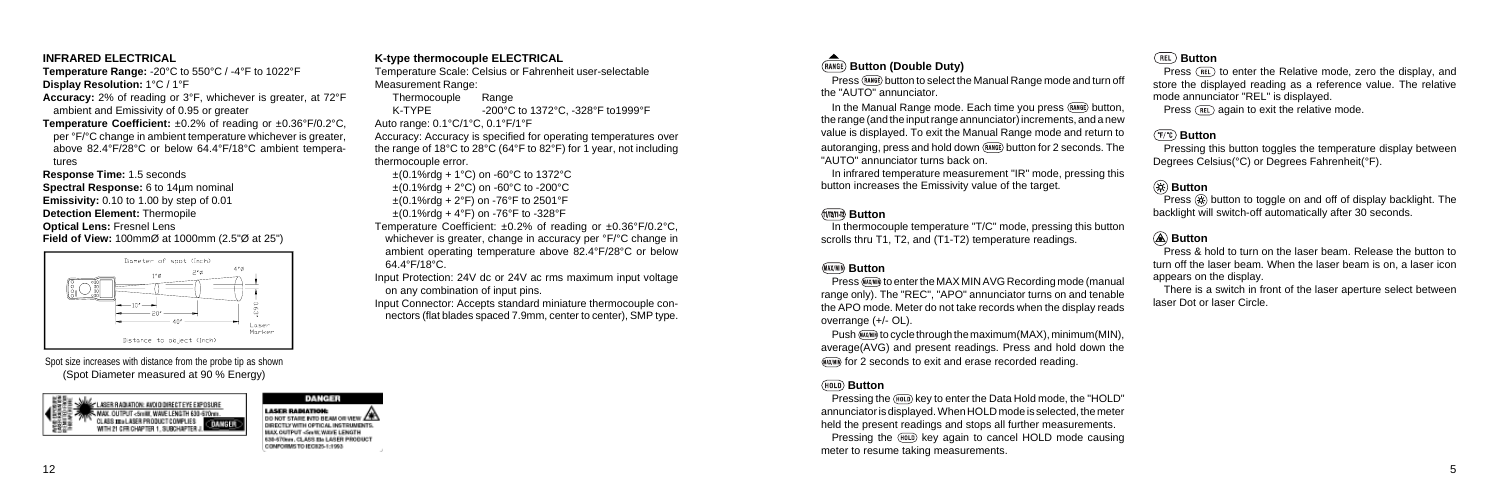**Note: Unplug any thermocouple probes from the thermocouple input sockets before making any other types of measurements.**

#### **Voltage Measurements**

- 1. Connect the red test lead to the " $\sqrt{\Gamma}$ " jack and the black test lead to the "COM" jack of the multimeter.
- 2. For DC measurement, set the Function switch " V " position. For AC measurement, set the

Function switch " V " position.

3. Connect the other end of the test leads to the device or circuit being measured.





#### **Resistance & Continuity Measurements**

1. Set the Function switch to the resistance position.

2. Remove power from the device or circuit under test.

3. Connect the test lead to the " $V$  $V$  $V$ " & "COM" jacks.

4. The beeper sounds once, if the resistance being measured is less than 30 Ohms.





**Threshold:** Logic Hi( $\triangle$ ) (2.8  $\pm$  0.8V) Logic Lo $\left(\bigstar\right)$  (0.8  $\pm$  0.5V) **Frequency response:** 20MHz **Detectable pulse width:** 25nS **Pulse limits:** >30% & <70% duty **Overload protection:** 500VDC or AC rms

### **Current Measurements**

**INDUCTANCE Ranges:** 4.3mH,43mH,430mH,4.3H,43H **Resolution:** 1µH **Accuracy:** ±(5.0%rdg + 20dgts) on 4.3mH range  $\pm$ (5.0%rdg + 10dgts) on 43mH to 43H ranges **Test frequency:** 4.3mH,43mH ranges 1KHz 430mH,4.3H ranges 270Hz 43H range 27Hz **Test conditions:** quality factor > 5 in 270Hz

- 1. Set the Function switch anywhere from 430µA to 10A depending on the range.
- 2. In the 10A position, connect test leads to "A" and "COM" jacks. In lower ranges, connect test leads to "mA  $\mu$ A" & "COM" jacks.
- 3. For AC measurement, press the  $(\overline{m})$  button, and an AC icon will appear on the display.
- 4. Connect the multimeter **in Series** with the circuit being measured.





#### **CONTINUITY**

**Audible indication:** <30Ω **Overload protection:** 500VDC or AC rms

#### **DIODE TEST**

**Accuracy:** ±(3.0%rdg + 3dgts) **Resolution:** 100µV **Test current:**  $1.0 + 0.6$ mA **Test voltage:** <3.5V

#### **LOGIC TEST**

#### **FREQUENCY**

**Ranges:** 100Hz,1000Hz,10KHz,100KHz,500KHz **Resolution:** 0.01Hz (under 100Hz) **Accuracy:**  $\pm (0.1\% \text{ r}) \text{ d}q + 3 \text{ d}q \text{ t} \text{s}$ **Sensitivity:** 1Vrms min **Overload protection:** 500VDC or AC rms

#### **CAPACITANCE**

**Ranges:** 4.3nF,43nF,430nF,4.3µF,430µF **Resolution:** 0.1pF **Accuracy:** ±(5.0%rdg + 10dgts) **Test frequency:** 4.3nF,43nF ranges 1KHz 430nF,4.3µF ranges 270Hz 430µF range 27Hz

**LASER SIGHTING Laser sighting:** 12 point Laser circle **Wavelength(Color):** 650-670nm(RED) **Operating distance:** 2 to 25 feet **Maximum Optical Power output:** <5mW at 75°F ambient temperature Class IIIa Laser Product **Safety Classification:** Class 3A **FDA Classification:** Complies with 21 CFR Chapter 1, Subchapter J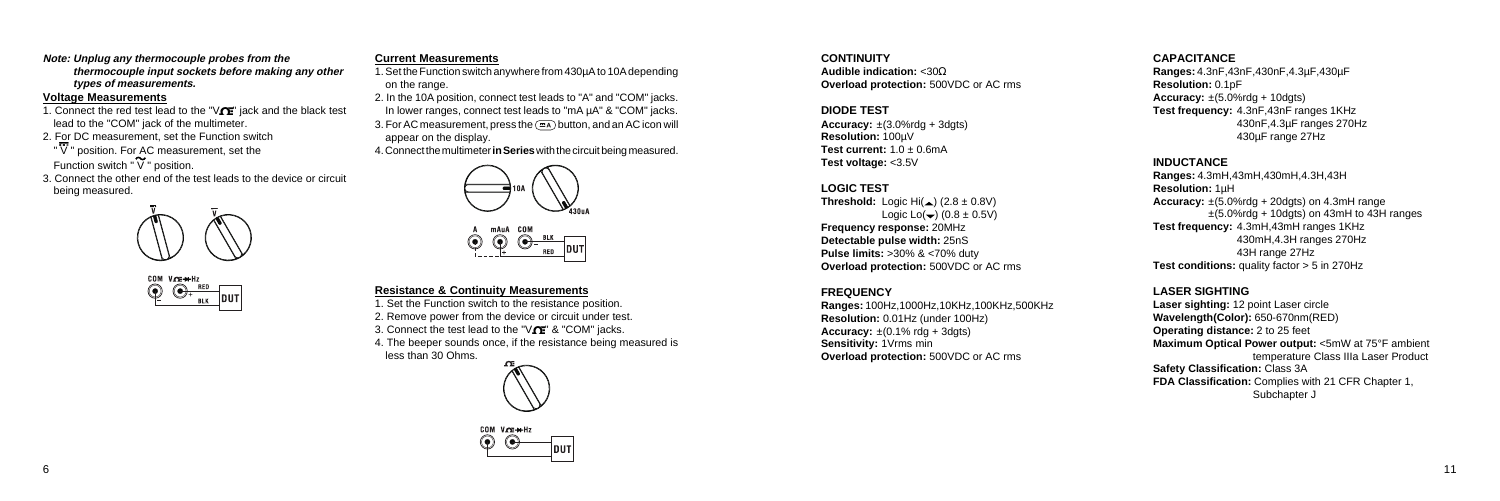#### **Infrared (Non-Contact) Temperature Measurements**

1. Set the Function switch to "IR" position.

2. Press the  $\overline{(RANGE)}$  or  $\overline{RAD}$  buttons to set the Emissivity of the target.

- 3. Aim at the target. Press & hold the  $\bigcirc$  button to turn on the laser beam. There is a switch in front of the laser beam aperture which projects either Laser Dot or Laser Circle. The laser dot indicates the center of the optical field of view. The laser circle indicates the perimeter of the field of view. There is a 0.63 inches offset between the laser aperture and the center of the optical field of view. The laser beam only turns on when the  $\circledA$  button is pressed & held Releasing the button turns off the laser beam.
- 4. The target must be larger than the optical field of view of the multimeter (Spot Size).
- 1. Set the Function switch to "T/C" position.
- 2. The multimeter can accept up to two K type thermocouple inputs.
- 3. Plug in the thermocouple probe(s) to the mating built-in connector(s) in the meter.
- 4. The temperature is displayed in either Degree Celsius (°C) or Degree Fahrenheit (°F). To change the temperature Engineering unit, press the  $(F, c)$  button.
- 5. Press the  $(mm)$  button to display T1, T2, or T1-T2.



5. Read the temperature.



#### **Frequency Measurements**

1. Set the Function switch to the "Hz" position.

2. Connect the test leads from the point of measurement to the "V" & "COM" jacks of the meter.

3. Read the frequency.





#### **Note: Unplug the test leads from the multimeter before making any type of thermocouple temperature measurements.**

#### **Thermocouple Temperature Measurements**

#### **DC VOLTS**

**Ranges:** 430mV(manual),4.3V,43V,430V,1000V **Resolution:** 10µV **Accuracy:** ±(0.25%rdg + 1dgt) **Input impedance:** >10MΩ **Overload protection:** 1000VDC or 750VAC rms **Low Energy circuits:** Up to 1000VDC **High Energy circuits:** Up to 250VDC

#### **AC VOLTS** (50Hz-2KHz)

**Ranges:** 400mV(manual),4.0V,40V,400V,750V **Resolution:** 10µV

**Accuracy:** ±(% of reading+no. of digits)

**Input impedance:** >10MΩ **Overload protection:** 1000VDC or 750VAC rms **Low Energy circuits:** Up to 750VAC **High Energy circuits:** Up to 250VAC

| Range           | 50Hz-100Hz                   | 100Hz-500Hz    | 500Hz-2KHz |
|-----------------|------------------------------|----------------|------------|
| 400mV           | $\pm$ (2.0%rdg+3dgts)<br>N/A |                | N/A        |
| 4.0V            |                              |                |            |
| 40 <sub>V</sub> | $\pm$ (0.75%rdg+2dgts)       |                |            |
| 400V            |                              | $\pm$ (1.5%rdg |            |
| 750V            |                              |                | +3dgts)    |

#### **DC CURRENT**

**Ranges:** 430µA,4.3mA,43mA,430mA,10A **Resolution:** 10nA **Accuracy:** ±(0.5%rdg + 1dgt) on 430µA to 430mA ranges  $\pm$ (2.0%rdg + 1dgt) on 10A range **Burden voltage:** 1.4V on all ranges, execpt 1.5V on 10A range **Input protection:** 0.5A / 250V fast blow fuse 10A / 600V fast blow ceramic fuse

**AC CURRENT** (50Hz-1KHz) **Ranges:** 400µA,4.0mA,40mA,400mA,10A **Resolution:** 10nA **Accuracy:** ±(1.0%rdg + 2dgts) on 400µA to 400mA ranges  $\pm$ (2.5%rdg + 2dgts) on 10A range **Burden voltage:** 1.4V on all ranges, execpt 1.5V on 10A range **Input protection:** 0.5A / 250V fast blow fuse 10A / 600V fast blow ceramic fuse

#### **RESISTANCE**

**Ranges:** 430Ω,4.3KΩ,43KΩ,430KΩ,4300KΩ,43MΩ **Resolution:** 10mΩ **Accuracy:**  $\pm$ (0.3%rdg + 3dgts) on 430 $\Omega$  to 4300K $\Omega$  ranges  $\pm$ (1.5%rdg + 4dgts) on 43M $\Omega$  range **Audible indication:** < 30Ω on 430Ω range **Open circuit volts:** 1.2Vdc (3.0Vdc on 430Ω range) **Overload protection:** 500VDC or AC rms